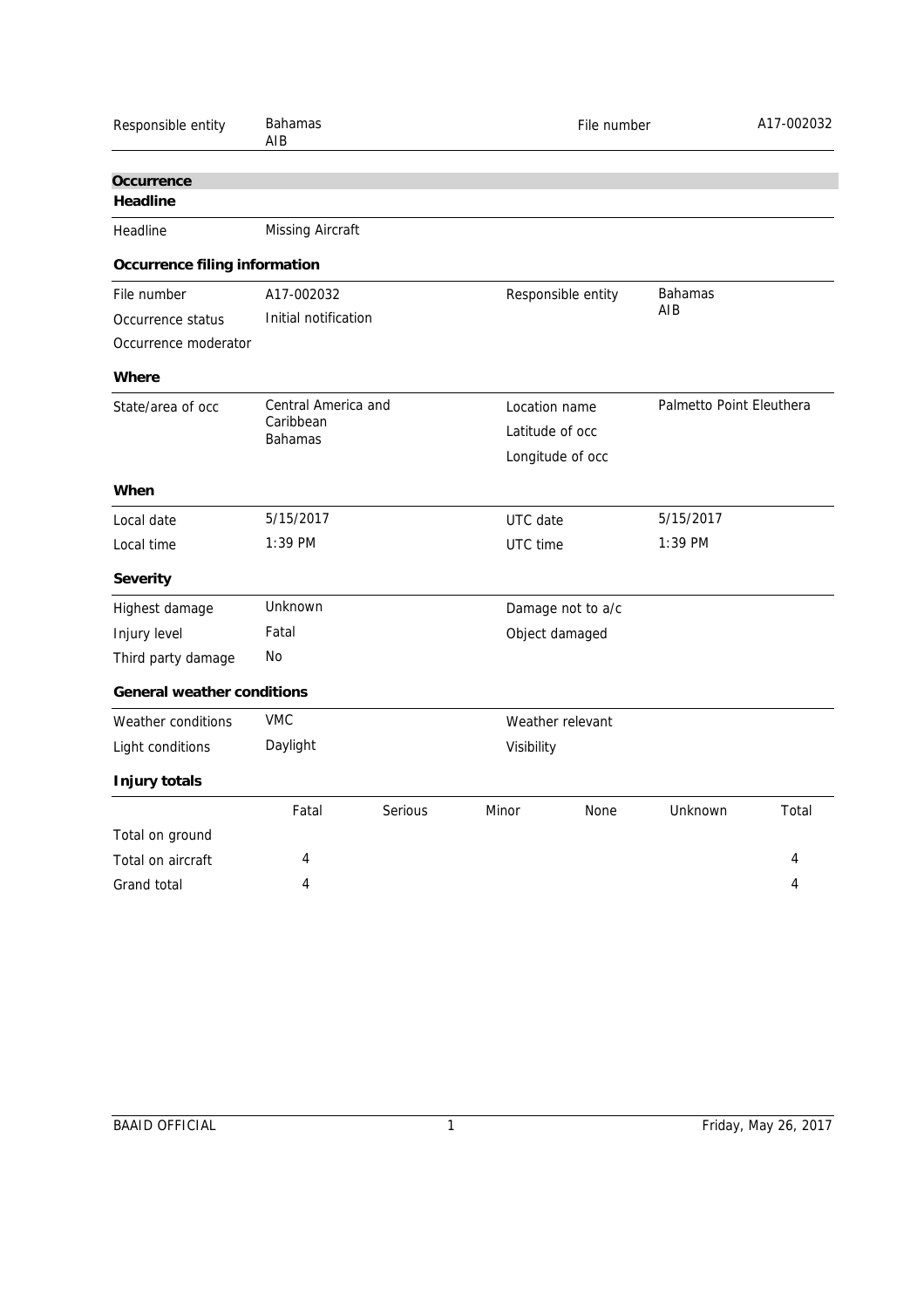| Responsible entity | Bahamas<br>AIB | $-$ .<br>-не<br>number | CEUCUU.<br>ےںر |
|--------------------|----------------|------------------------|----------------|
|                    |                |                        |                |

## **Narrative**

## **Narrative**

Narrative language

On May 15, 2017, at 1339 eastern daylight time, radar and voice communication were lost with a Mitsubishi MU2B-40 airplane, N220N, over international waters near Eleuthera, Bahamas.

Debris associated with the airplane was found floating amidst a fuel sheen the following day.

The United States Coast Guard conducted a search by air and sea for 3 days, but the commercial pilot and three passengers were not found. The airplane departed Rafael Hernandez Airport (TJBQ), Aguadilla, Puerto Rico, about 1100 and was destined for Space

Coast Regional Airport (TIX), Titusville, Florida. Instrument meteorological conditions prevailed, and an instrument flight rules flight plan was filed for the personal flight, which was conducted under the provisions of 14 *Code of Federal Regulations* Part 91. According to Federal Aviation Administration (FAA) records, the airplane was a recent purchase, and registered January 23, 2017. A review of the airplane's flight history revealed

that it was flown on the same route as the accident flight several times during the 4 months

that the pilot operated the airplane.

Preliminary radar and voice communication information from the FAA revealed the airplane

departed TJBQ, climbed to FL240 (24,000 ft), and maintained the same relative heading,

airspeed and altitude for about 2.5 hours. The airplane was handled by the Miami Air Route

Traffic Control Center (ZMA) as it entered an area of overlapping radar coverage. The overlapping facilities were ZMA, Nassau Approach Control, and Grand Turks Radar. ZMA management reported that radar targets transitioning this area at "low" altitude will enter "coast" status for about 1 minute before the targets are fully reacquired. After approximately 3 minutes in a coast status, the ZMA controller attempted to contact N220N without success.

There were no further communications with the airplane despite multiple attempts by air

traffic control, and no further radar targets that could be associated with the airplane were

acquired. The floating debris and fuel sheen were in an area consistent with the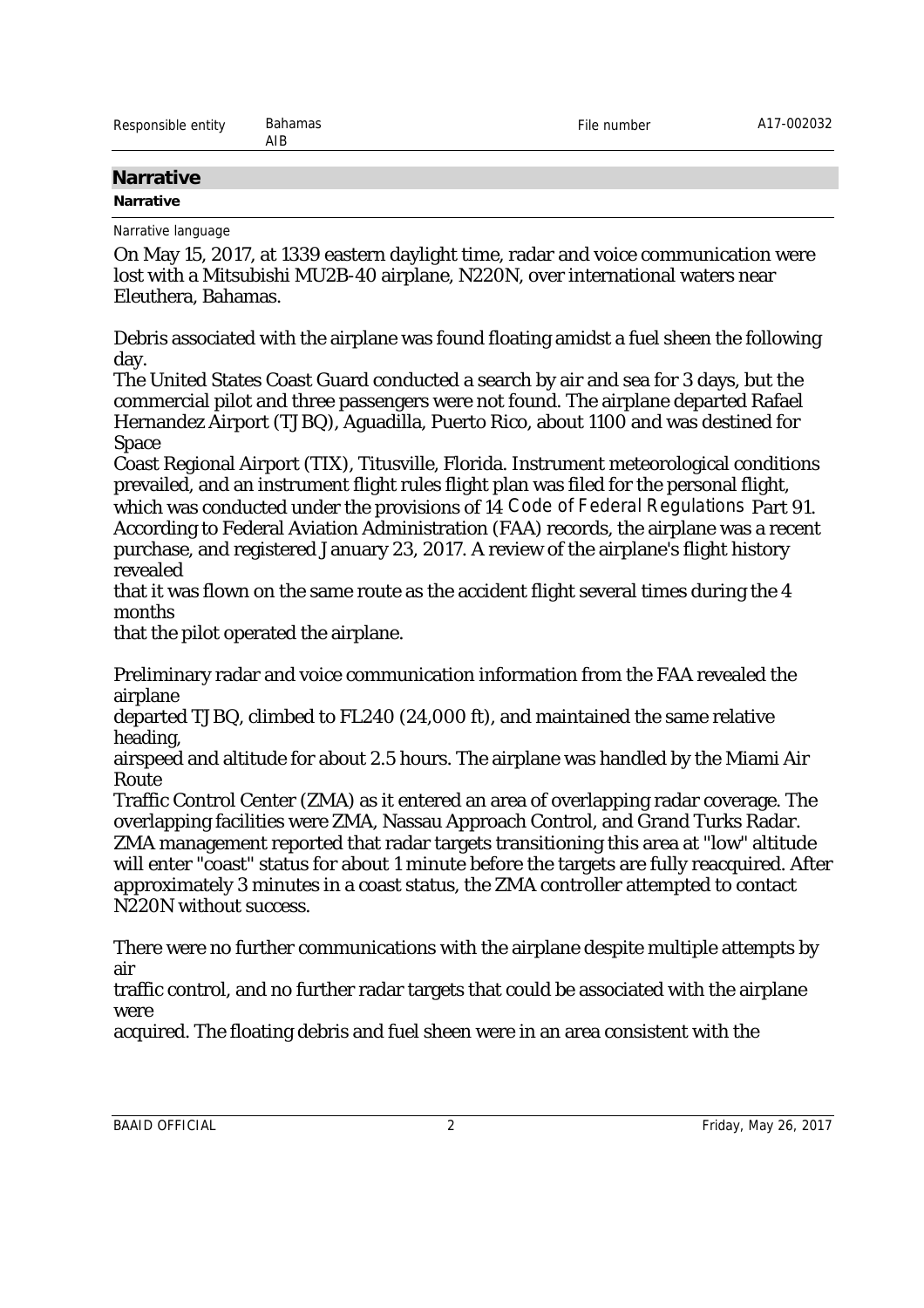airplane's final radar target.

The pilot held a commercial pilot certificate with ratings for airplane single engine land, multiengine land, and instrument airplane. His most recent FAA third-class medical certificate was issued December 12, 2016, and the pilot reported 1,480 total hours of flight experience on that date.

According to FAA records, the airplane was manufactured in 1981. Its most recent annual

inspection was completed December 30, 2016 at 4,634.2 total aircraft hours. The airplane was scheduled for a 100-hour inspection to be performed on May 16, 2017. At 1400, the weather recorded at Linden Pindling International Airport (MYNN), about 80

miles west of the airplane's track, included scattered clouds at 1,200 ft, a broken ceiling at

3,000 ft, and an overcast ceiling at 10,000 ft, calm wind, and visibility 10 statute miles in light rain. The temperature was 26° C, and the dew point was 23° C. The altimeter setting was 29.97 inches of mercury.

Satellite imagery in the area surrounding the airplane's radar track depicted a consistent cloud layer with cloud tops around FL400 (40,000 ft), and upper air soundings confirmed icing conditions between -10° and -20° C in clouds.

At 1340, a PIREP (pilot report) was issued for light to moderate rime icing. The PIREP was

received from a Boeing 737 airplane.

## **Aircraft**

| Aircraft identification |                   |                       |                      |  |  |
|-------------------------|-------------------|-----------------------|----------------------|--|--|
| Manufacturer/model      | MITSUBISHI<br>MU2 | State of registry     | <b>United States</b> |  |  |
|                         |                   | Aircraft registration | N220N                |  |  |
| Year built              |                   | Call sign             |                      |  |  |
| Serial number           |                   | Flight number         |                      |  |  |